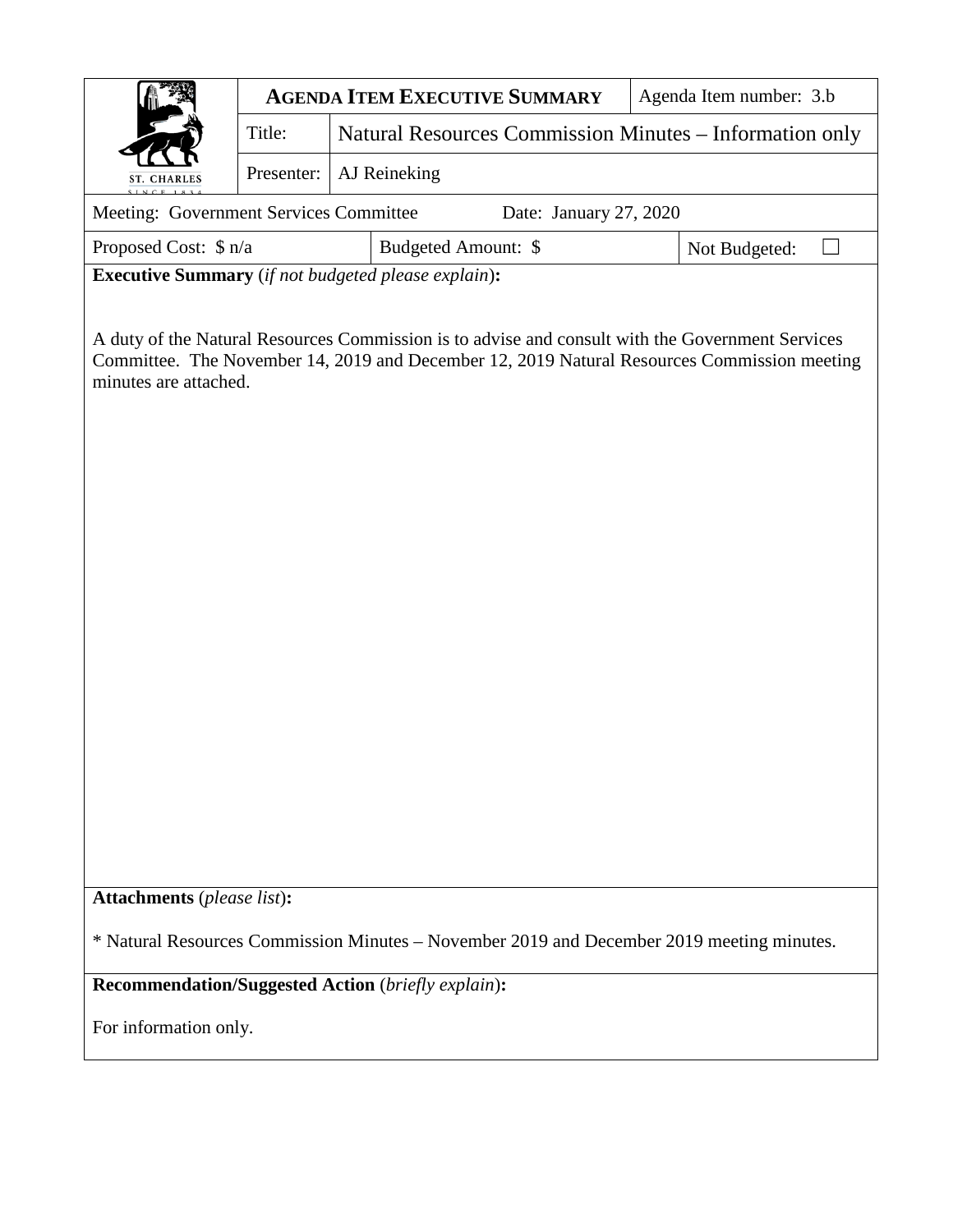### **MINUTES CITY OF ST. CHARLES NATURAL RESOURCES COMMISSION MEETING RALPH GRATHOFF, CHAIRMAN NOVEMBER 14, 2019**

**Members Present**: Kathy Brens, Andrew Diorio, Tom Galante, Ralph Grathoff, Lee Haggas, Ryan Johnson, Claire Norman, Pam Otto

**Members Absent**: Heather Goudreau, Jillian Leturno, Loren Nagy, Suzi Myers, Caroline Wilfong

**Others Present**: Chris Adesso, Marcelline D'Argento

**Visitors Present:** Angela Churchill

### **1. Call to Order & Pledge of Allegiance**

The meeting was convened by Chair. Grathoff at 7:03 p.m.

#### **2. Introduction of Visitors, Comments and Concerns**

Ms. Churchill was in attendance to observe the Natural Resources Commission [NRC] meeting as a potential new Commissioner.

#### **3. Minutes Review and Approval**

Motion to approve and place into the public record the minutes of the October 10, 2019 Natural Resources Commission [NRC] meeting. Motion by Comm. Brens, second by Comm. Galante to approve the minutes. Voice vote: unanimous; nays – none. Motion carried at 7:04 p.m.

#### **4. Old Business**

#### **A. Storm Drain Markers**

Chair. Grathoff stated installations of storm drain medallions were likely done for the season based on weather conditions. Comm. Otto suggested prioritizing locations for future installations in the downtown and commercial areas, and in certain neighborhoods.

#### **B. Greenest Region Compact II**

Chair. Grathoff confirmed the Greenest Region Compact II [GRC] Resolution was approved by the City Council. Mr. Adesso stated now that the Resolution has been approved, the next steps will be for the NRC to review the GRC framework and make recommendations regarding potential projects, initiatives, etc.

#### **C. Volunteer Waivers**

On behalf of Mr. Reineking, Ms. D'Argento reported the city currently uses volunteer waivers only for emergency response purposes. For example, residents would sign a waiver if they were to volunteer for sand-bagging in the event of a flooding emergency. Mr. Reineking will discuss the need for additional volunteer waivers with the city's insurance carrier and the new city attorney, and report at the next NRC meeting.

#### **5. New Business**

#### **A. Potential New Commissioner**

Ms. Churchill was in attendance to observe the meeting as a potential new member of the Natural Resources Commission. Ms. Churchill introduced herself to all present, and the Commissioners and city staff introduced themselves to Ms. Churchill.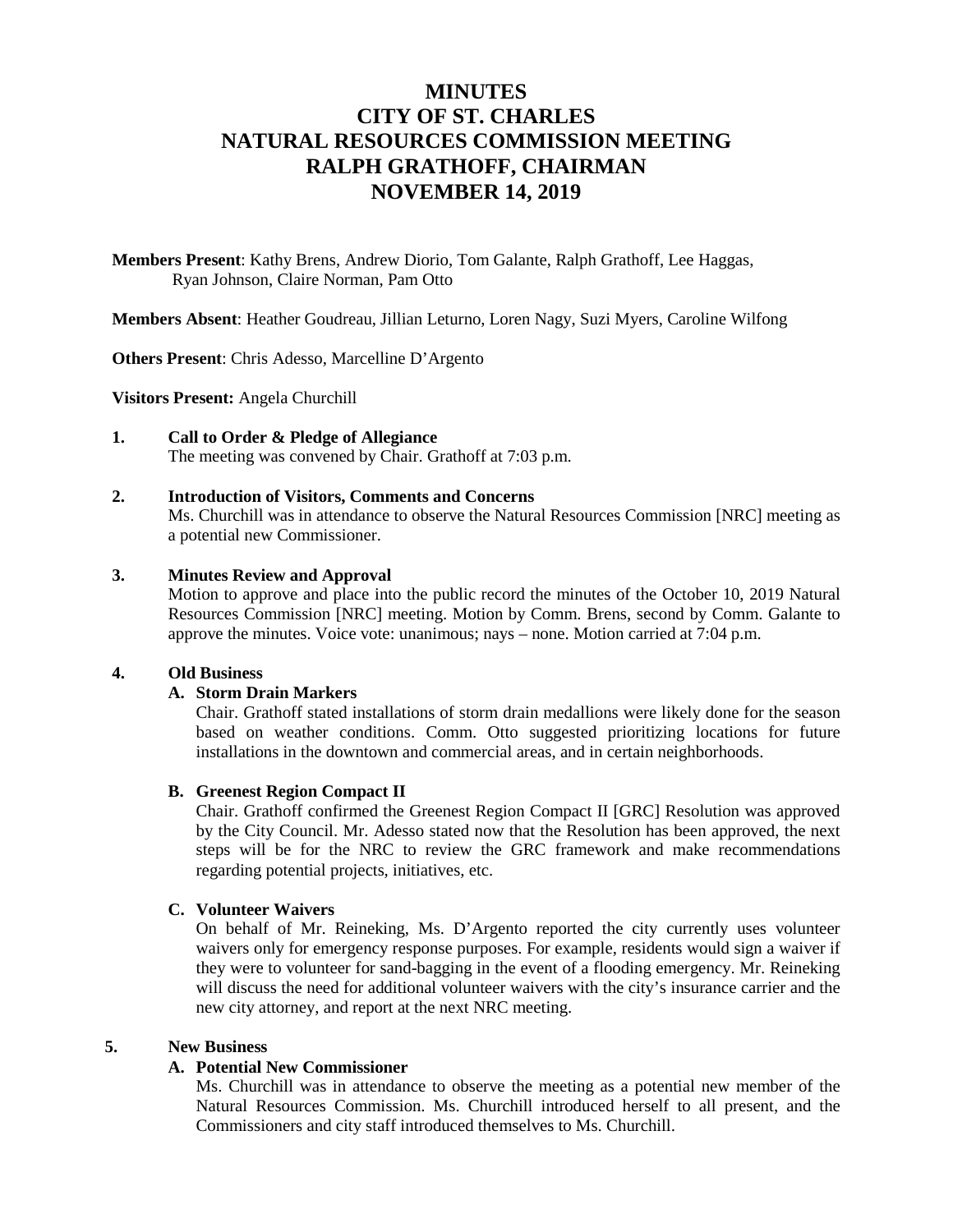#### **B. Curbside Food Scrap Composting**

In Comm. Goudreau's absence, this item was deferred until the next NRC meeting. Mr. Adesso briefly discussed the organics collection services offered by Lakeshore Recycling Services [the city's refuse / recycling hauling service provider]. Comm. Brens inquired as to how curbside composting is performed. Mr. Adesso explained curbside composting would be picked up with yardwaste, and the composting process starts at a composting facility after pick-up, not at residents' homes prior to pick-up.

#### **C. Detention Basin Reconstruction**

Mr. Adesso called the NRC's attention to a project regarding the city's first detention basin naturalization which was completed 2.5 years ago. The detention basin is located in the city's northeast quadrant just east of Kirk Road and Foxfield Road. The shoreline was eroded and surrounded by turf grass. As a result of the project, the area was stabilized and converted to a naturalized landscape. The plantings are now well established, and Mr. Adesso requested input from the Commissioners as to their observations and opinions of the naturalized area. Comm. Johnson asked if other detention basin conversions are scheduled; Mr. Adesso responded not at this time.

#### **6. Committee Reports**

#### **A. Education Committee**

None.

#### **B. Langum Woods Clean-Up Committee**

Comms. Johnson and Otto suggested scheduling a clean-up day at the next NRC meeting. Mr. Adesso stated Public Works will assist with chipping and brush removal.

#### **C. New Committee**

In Comm. Goudreau's absence, Chair. Grathoff commented on the success of the NRC's second annual pumpkin recycling collection which was held on November 2, 2019. Volunteers included high school students, Chair. Grathoff and other members of the NRC.

#### **7. Public Services Division Tree Activity Reports September 2019**

Motion to approve and place into the public record the Public Services Division Tree Activity Reports for the month of October 2019. Motion by Comm. Otto, second by Comm. Galante to approve the reports. Voice vote: unanimous; nays – none. Motion carried at 7:27 p.m.

#### **8. Additional Items**

#### **A. Commissioners**

Chair. Grathoff acknowledged the committed service of former NRC Commissioner Jon Duerr, who recently stepped down. Comm. Duerr was a member of the Tree Commission and the NRC for many years, and shared his considerable knowledge of the history of St. Charles and the natural environment for the benefit of all. Chair. Grathoff stated Comm. Duerr left the Commission better than he found it. All present acknowledged Comm. Duerr's service to the city, the Tree Commission and the NRC.

Comm. Brens informed the Commission of upcoming community events.

Comm. Galante noted National Recycling Day is tomorrow, Friday, November 15, 2019.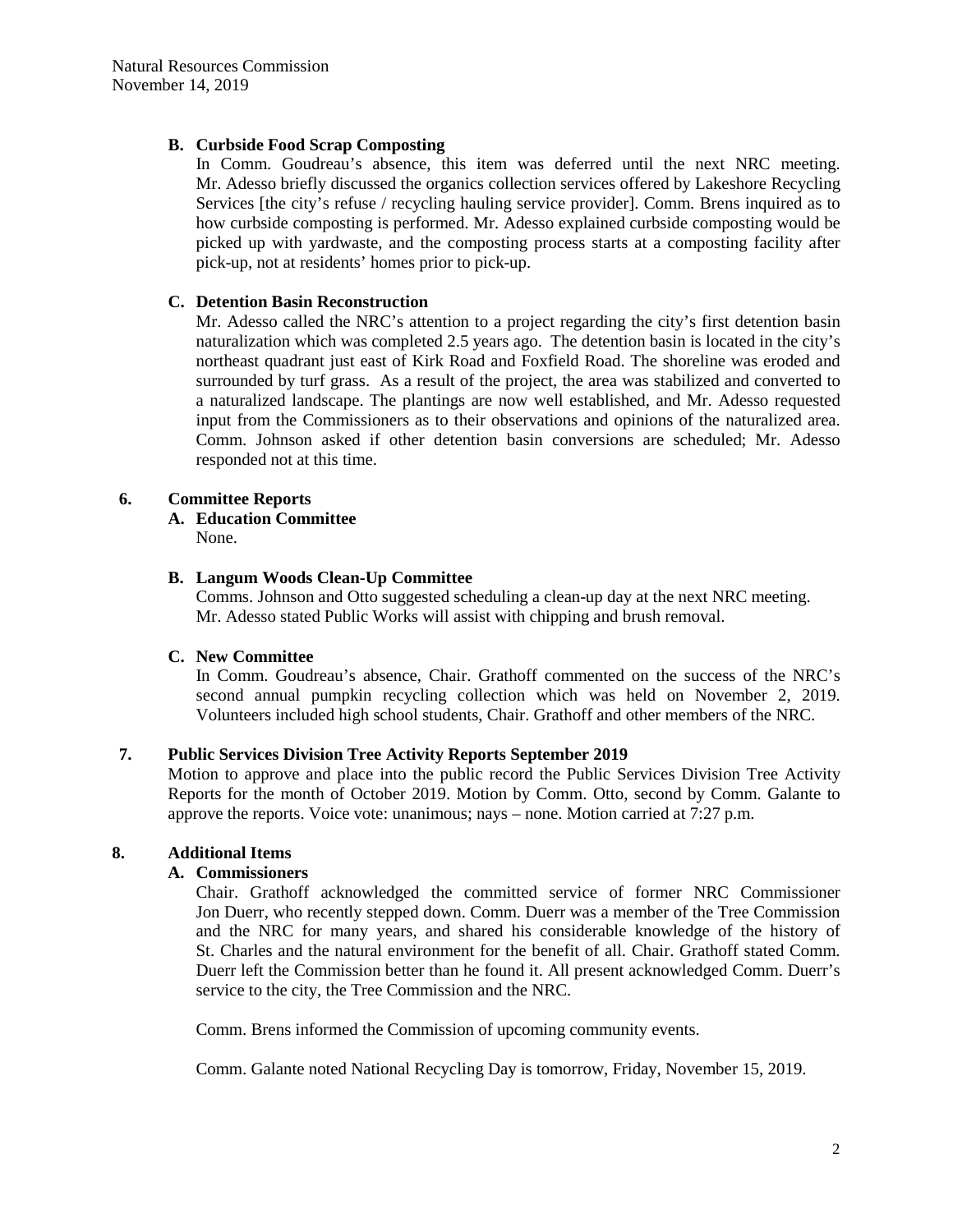Comm. Johnson inquired as to the length of terms for NRC Commissioners. Staff explained there are set terms for NRC members. Term information may be found in the Boards and Commissions Manual and the City Code.

Comm. Johnson asked if there were any updates regarding the 7th Avenue Creek Project. Mr. Adesso stated there are no updates, but informed the NRC of an upcoming presentation regarding this project on November 25, 2019 at the Government Services Committee meeting. Public Works Engineering Manager, Ken Jay, will present a project recap to the Committee. Commissioners are welcome to attend.

#### **B. City Staff**

None.

#### **C. Visitors**

None.

#### **D. Adjournment**

Motion to adjourn the meeting. Motion by Comm. Brens, second by Comm. Johnson to adjourn the meeting. Voice vote: unanimous; nays – none. Motion carried at 7:37 p.m.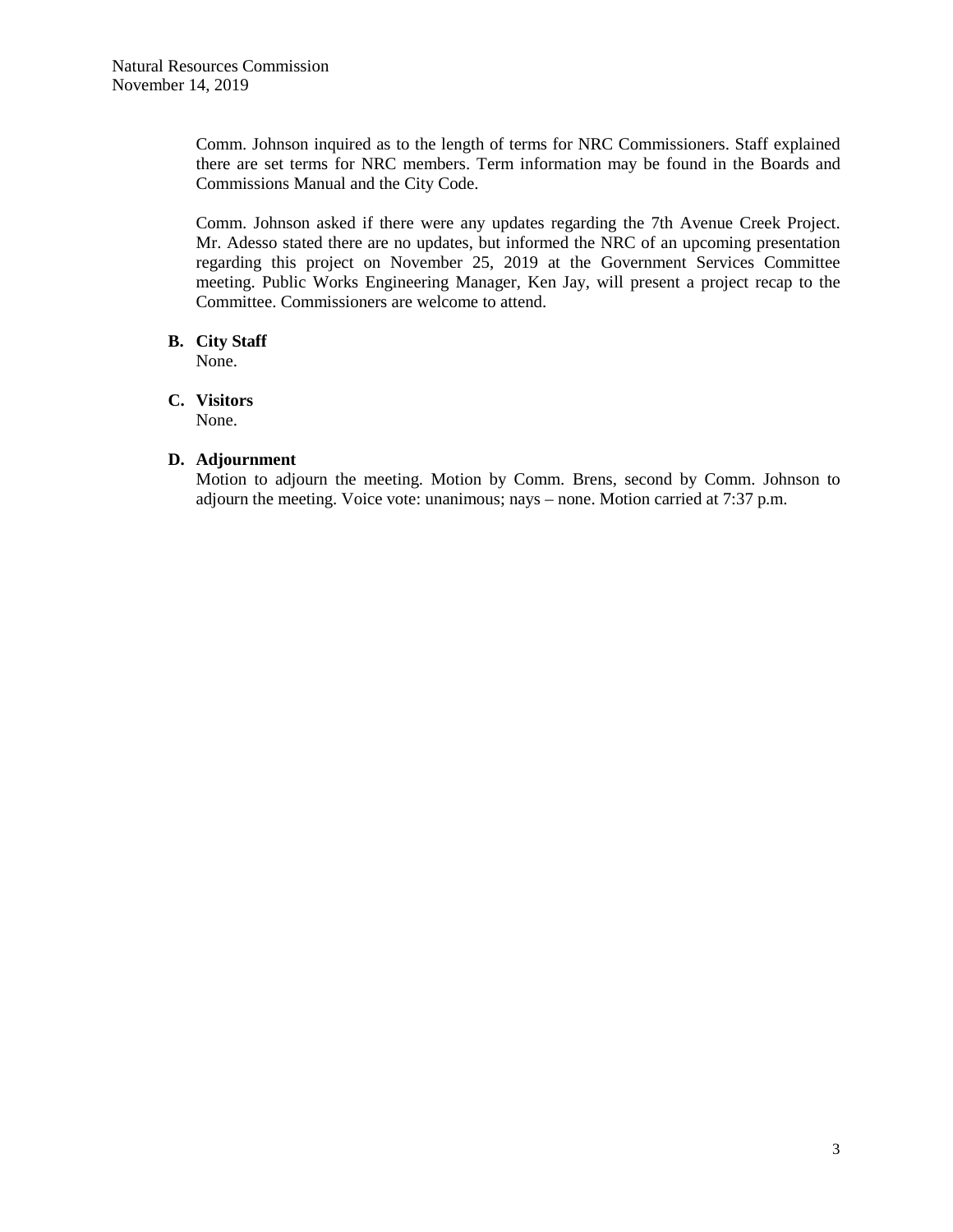### **MINUTES CITY OF ST. CHARLES NATURAL RESOURCES COMMISSION MEETING RALPH GRATHOFF, CHAIRMAN DECEMBER 12, 2019**

**Members Present**: Angela Churchill, Andrew Diorio, Tom Galante, Heather Goudreau, Ralph Grathoff, Lee Haggas, Ryan Johnson, Suzi Myers, Loren Nagy, Pam Otto, Caroline Wilfong

**Members Absent**: Kathy Brens, Jillian Leturno, Claire Norman

**Others Present**: Chris Adesso, Marcelline D'Argento, AJ Reineking

**Visitors Present:** Trish Beckjord, Denise McKinley

#### **1. Call to Order & Pledge of Allegiance**

The meeting was convened by Chair. Grathoff at 7:03 p.m.

#### **2. Introduction of Visitors, Comments and Concerns**

Ms. Beckjord was in attendance on behalf of the River Corridor Foundation and the Conservation Foundation, and expressed interest in partnering with the Natural Resources Commission [NRC] to promote and support environmental-related activities. She informed the NRC of a series of monthly educational presentations that will be hosted by the Conservation Foundation. The series focuses on the Fox River and includes talks on safe salting, wildlife and dams. Ms. Beckjord invited Chair. Grathoff to discuss the NRC's activities and initiatives as part of this series. Additionally, Ms. Beckjord provided information on a program offered by the Conservation Foundation entitled Conservation in Our Community. The program offers resources for communities and homeowners for environmental-related projects including pollinator gardens, water conservation, storm drain stenciling and other activities. Informational materials were distributed at the meeting and are attached to and made a part of these minutes.

Ms. McKinley was in attendance as a private citizen and resident of St. Charles to express her interest and support for curbside food scrap composting [please see 4.C. below].

#### **3. Minutes Review and Approval**

Motion to approve and place into the public record the minutes of the November 14, 2019 Natural Resources Commission [NRC] meeting. Motion by Comm. Otto, second by Comm. Johnson to approve the minutes. Voice vote: unanimous; nays – none. Motion carried at 7:42 p.m.

#### **4. Old Business**

#### **A. Greenest Region Compact II**

Chair. Grathoff provided a recap regarding his participation on a recent panel with members of Geneva's Natural Resources Committee and Batavia's Environmental Commission. Chair. Grathoff noted Batavia is advanced in its progress with the Greenest Region Compact [GRC], and he invited Abby Beck from Batavia to attend a NRC meeting to discuss the Batavia Environmental Commission's activities.

#### **B. Volunteer Waivers**

Mr. Reineking provided copies of a waiver for NRC volunteers. Additional information will be provided at the January 2020 NRC meeting regarding whether NRC Commissioners are required to sign waivers as well.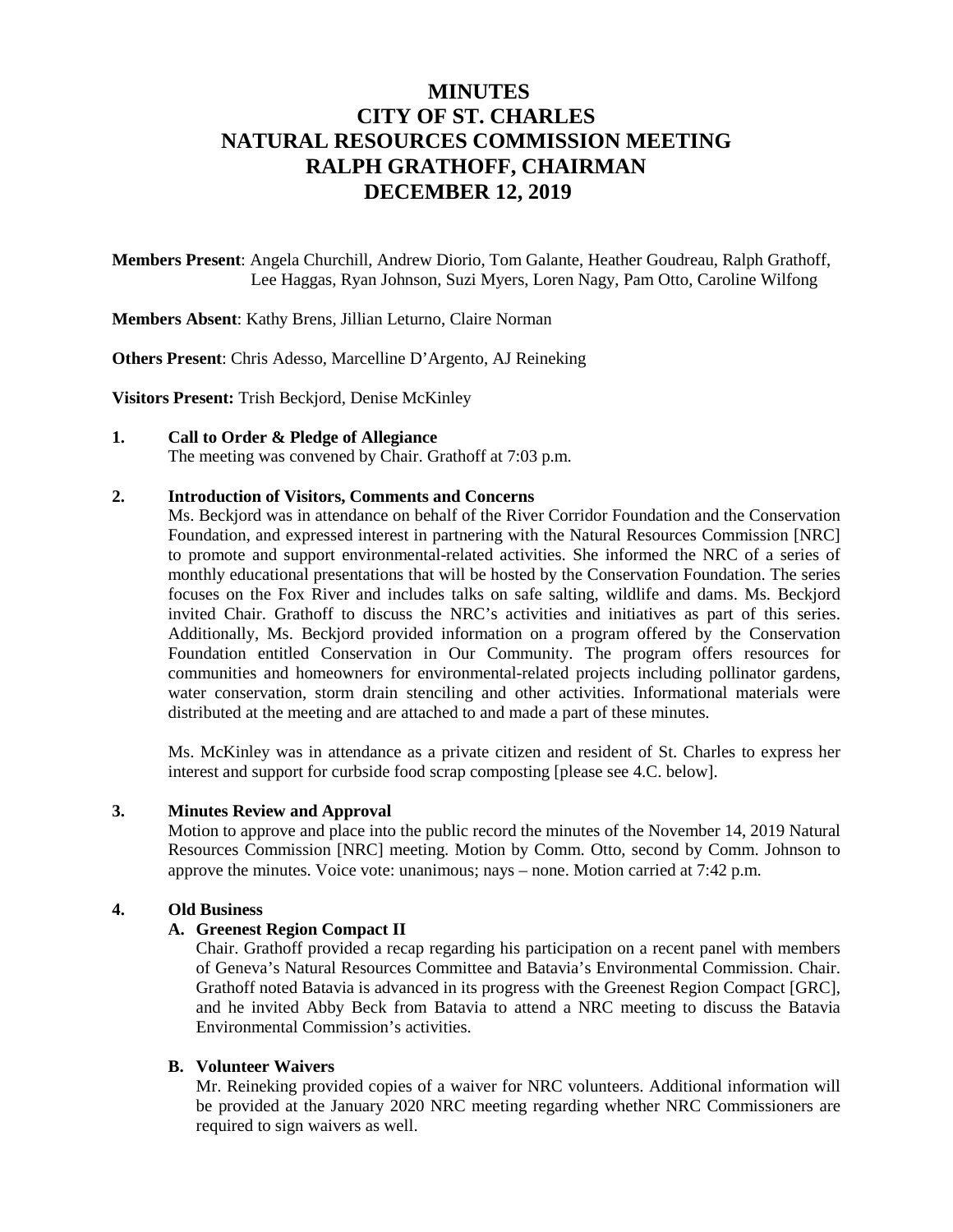#### **C. Curbside Food Scrap Composting**

Comm. Goudreau reported she recently attended an Illinois Food Scrap Coalition meeting, and community interest in food scrap composting is increasing. Currently at least forty-five (45) communities in Illinois participate in curbside food scrap composting, including Batavia. Comm. Goudreau stated Lakeshore Recycling Services [Lakeshore], the city's contracted refuse/recycling hauler offers curbside food scrap composting which is picked up on residents' regular refuse/recycling days. After pick up, Lakeshore delivers the food scraps to a composting facility. She suggested food scrap composting could be offered to St. Charles residents, and those who are interested could opt-in by placing food scraps in brown paper yardwaste bags or yardwaste containers rented from Lakeshore. Yardwaste and food scrap pick-up is available during the months of April through November.

Comm. Goudreau noted the Illinois Department of Transportation uses food scrap-amended compost as a percentage of its landscaping along highways. Comm. Goudreau suggested the NRC could host a compost sale for residents, and possibly create a planting site demonstrating the successful use of compost. Ms. McKinley noted compost can be used everywhere in residents' gardens and yards.

Mr. Adesso explained the city's contract with Lakeshore includes a provision for curbside food scrap composting, but this service has not been activated. The NRC's involvement in food scrap composting would be to provide information and obtain support from the City Council, and then help with community outreach and education. Chair. Grathoff inquired as to the pathway to implement curbside food scrap composting. Mr. Adesso stated the city's Government Services Committee [GSC] and then the City Council would need to vote on the program. Mr. Adesso will include this issue on the agenda for the January 2020 GSC meeting, and suggested members of the NRC attend the meeting to provide information in support of starting curbside food scrap composting.

#### **5. New Business**

None.

#### **6. Committee Reports**

#### **A. Education Committee**

Comm. Myers reviewed the 2020 publication schedule for *The Den* newsletter and asked the Commissioners if they wanted to continue writing articles next year. Comm. Myers noted each member of the NRC has their own area of expertise that they contribute to the articles. The NRC agreed to continue writing articles for *The Den*.

#### **B. Langum Woods Clean-Up Committee**

Comms. Otto and Johnson proposed a January 2020 clean-up day in Langum Woods. The date of Saturday, January 11 was scheduled from 9:00 a.m. to 11:00 a.m. with an alternate date of January 25. The clean-up event will be open to the public to participate. The city will provide volunteer waivers, herbicide and tools.

#### **C. New Committee**

None.

### **7. Public Services Division Tree Activity Reports**

Motion to approve and place into the public record the Public Services Division Tree Activity Reports for the month of November 2019. Motion by Comm. Otto, second by Comm. Galante to approve the reports. Voice vote: unanimous; nays – none. Motion carried at 8:00 p.m.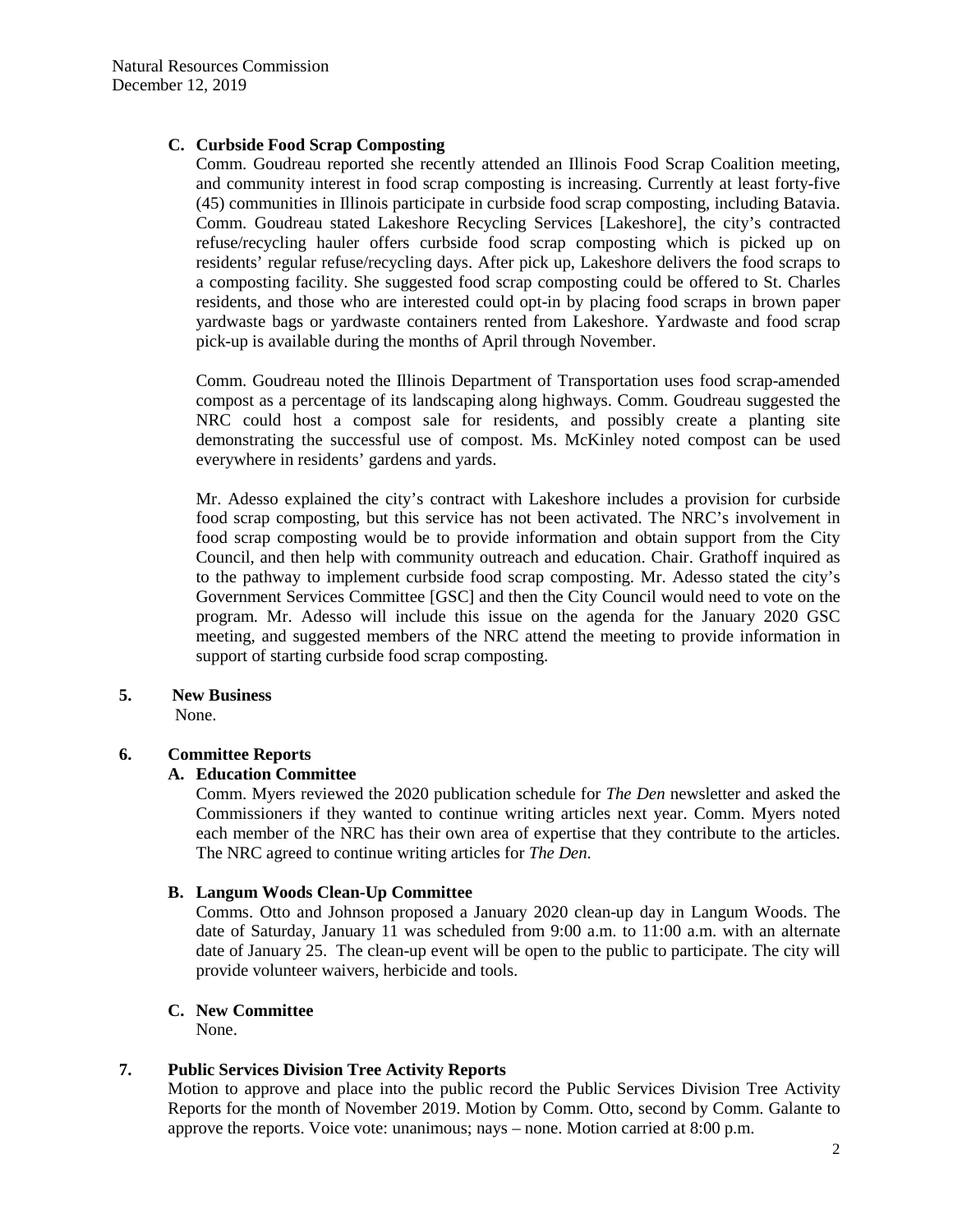#### **8. Additional Items**

#### **A. Commissioners**

Comm. Wilfong suggested the NRC start plans for Arbor Day 2020. Ms. D'Argento will include Arbor Day on the January agenda and distribute the Arbor Day checklist at the meeting.

#### **B. City Staff**

None.

#### **C. Visitors**

Ms. Beckjord informed the NRC of a spring river clean-up event that will be hosted by the River Corridor Foundation; another event may be held in July. She requested the NRC's support in having more high school students participate.

#### **D. Adjournment**

Motion to adjourn the meeting. Motion by Comm. Nagy, second by Comm. Johnson to adjourn the meeting. Voice vote: unanimous; nays – none. Motion carried at 8:06 p.m.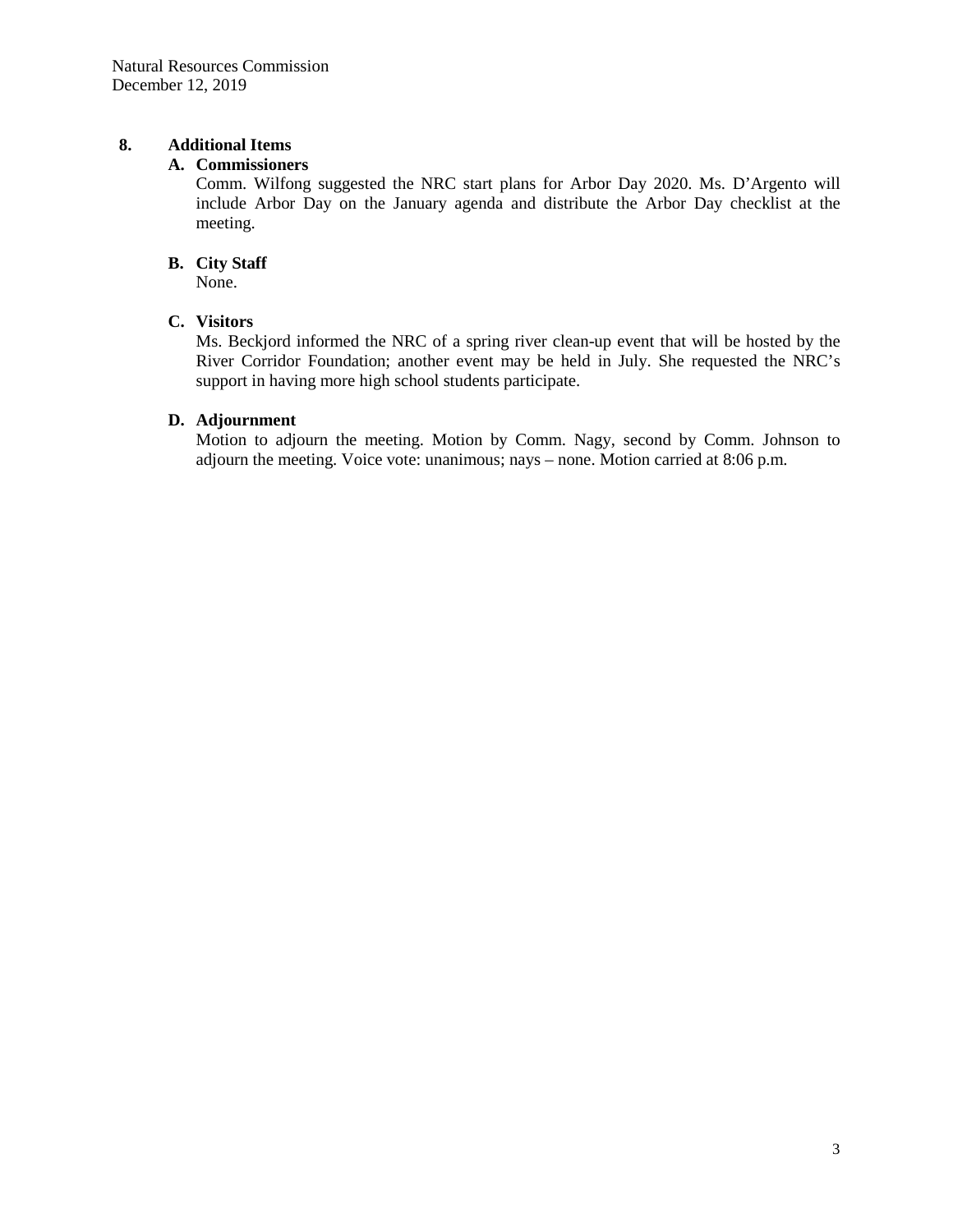# **Engaging/Educating Local Citizenry**

As requested, The Conservation Foundation will provide materials. outreach, educational and on-site support for community conservationfocused activities such as:





NIMIN

Nei

- Adopt-a-Stream cleanup activities by neighborhood/ school groups with local streams/wetlands
- Targeted messaging to residents/business owners about stormwater management, chloride use, water conservation, etc.
- Installation of butterfly/pollinator gardens by local garden club or school groups
- Conducting Mighty Acorns<sup>®</sup> nature education and stewardship programs for 3<sup>rd</sup> through 5<sup>th</sup> grade students
- Supporting municipal leadership in establishing an eco-commission comprised of local citizens; facilitate connection to a network of similar groups active in the Fox Valley and surrounding communities
- A community rain barrel sale with presentations and a "rain barrels on parade"  $\bullet$ activity coordinated with the Chamber of Commerce
- Storm drain stenciling and distribution of information fliers by neighborhood/  $\bullet$ school groups in selected neighborhoods
- **Educating Home Owner** Associations interested in reducing the numbers of geese and erosion problems and cutting expenses related to their detention basins and common areas
- **Educating individual homeowners** on streambank restoration needs
- Helping to organize a community tree and plant sale
- Providing news releases and information items for community publications and social media

For more information, please contact:

Dan Lobbes dlobbes@theconservationfoundation.org  $(630)$  553-0487, x201



**Trish Beckjord** tbeckjord@theconservationfoundation.org  $(630)$  553-0487, x206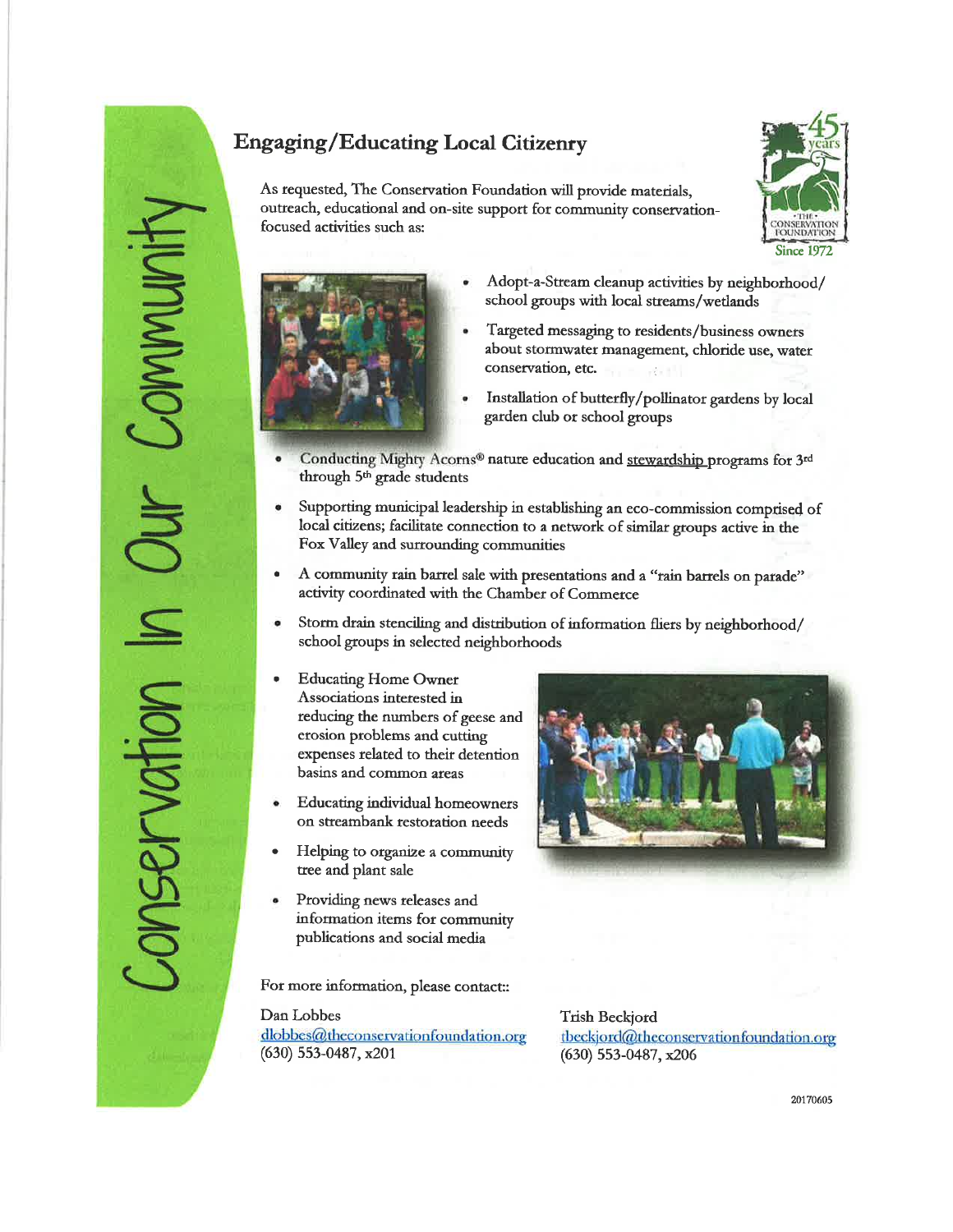

# **Program Overview**

The Conservation Foundation's Conservation in Our Community program is a new way to make conservation an even stronger part of your community's culture. TCF is interested in partnering with interested municipalities to assist them with projects, as well as educate and engage citizens to help address local needs. TCF will develop and implement new and existing programs around the specific needs and desires of each community partner.

### **Program Benefits**

- More activities and less work for municipalities to meet new MS4 requirements
- Educated and engaged citizenry working on local conservation initiatives
- Local leadership and staff better informed regarding conservation and environmental issues and solutions
- Cleaner water, more natural areas and less localized flooding

### **Support Services for Municipalities**

As requested, The Conservation Foundation will:

- Facilitate connections to trained professionals for ordinance review to clarify language supporting identified goals for green infrastructure and conservation design initiatives
- Work with public works and parks staff members to reduce costs and streamline the process of incorporating green infrastructure and naturalized stormwater features
- Provide input on proposed developments, making recommendations on opportunities for green infrastructure and conservation design components
- Facilitate establishment of conservation easements and long-term management financing to ensure long term success of conservation/green infrastructure/ stormwater elements in new and existing business and residential developments
- Host HOA education programs on the function and proper management of stormwater management elements (naturalized detention basins, etc.)
- Develop a coordinated Conservation@Home/Conservation@Work program in targeted neighborhoods to help reduce first-flush stormwater flows
- Work with public works staff to create an awareness campaign to encourage homeowners to disconnect their downspouts and build raingardens to replenish drinking water supplies and clean local rivers and streams

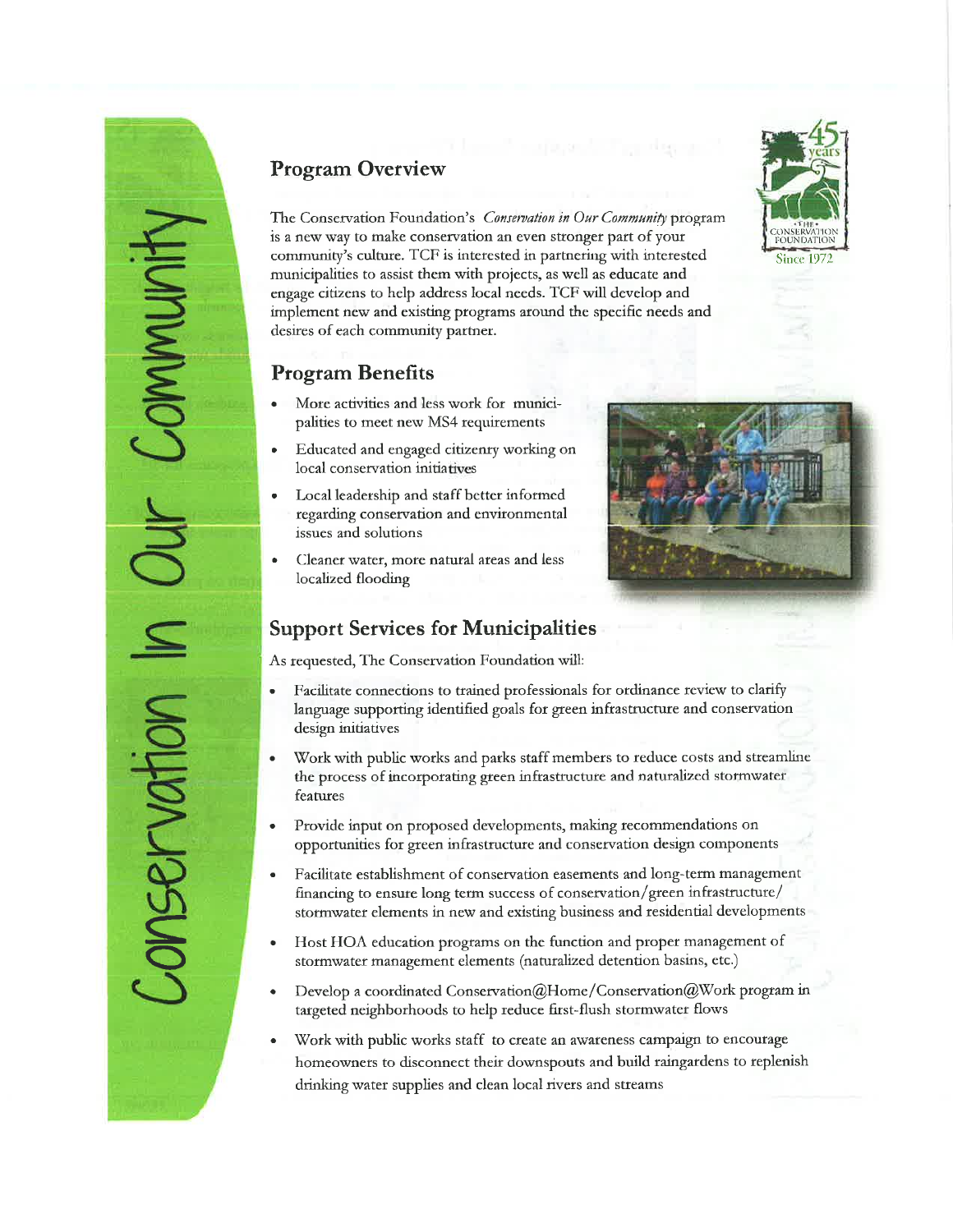



### THE CONSERVATION FOUNDATION AND

## THE RIVER CORRIDOR FOUNDATION OF ST. CHARLES

## **SPONSOR FOX RIVER PROGRAM SERIES**

#### **FOR IMMEDIATE RELEASE**

**December 12, 2019** 

Contact: Trish Beckjord, The Conservation Foundation tbeckjord@theconservationfoundation.org 630.553.0687 x 206

# st. Charles, IL-A River Flows Through It-Life in the Fox River Valley

The River Corridor Foundation of St. Charles and The Conservation Foundation are partnering to sponsor a five-part lecture series on the Fox River for community residents in the Tri-Cities region. The goal of the presentations is to help educate those who live within the Fox River watershed about life (historical, cultural and natural) in the Fox River valley. It is offered as part of a new community outreach initiative of the River Corridor Foundation.

The pilot series kicks off in January. A different topic with guest speakers will be offered each month through May. Should it prove to be popular, the organizers already have more topics in mind and would love to hear your ideas. The St. Charles Park District will host the programs each month from 7:00-8:00 p.m. in the Pottawatomie Community Center's Multipurpose Room.

Mark your calendars for the following programs and dates:

Jan. 15: Safe Salting for Ice and Snow: Have We Found the Holy Grail? - Trish Beckjord, The Fox River Initiative, The Conservation Foundation

Feb. 19: Winter Birds of the Fox River: How Are They Doing? What Are We Seeing? Bob and Kathy Andrini, Kane County Audubon

Mar. 18: Fox River Dams: Should We Live With Them? Can We Live Without Them? Deanna Doohaluk, Water Quality Scientist and Watershed Project